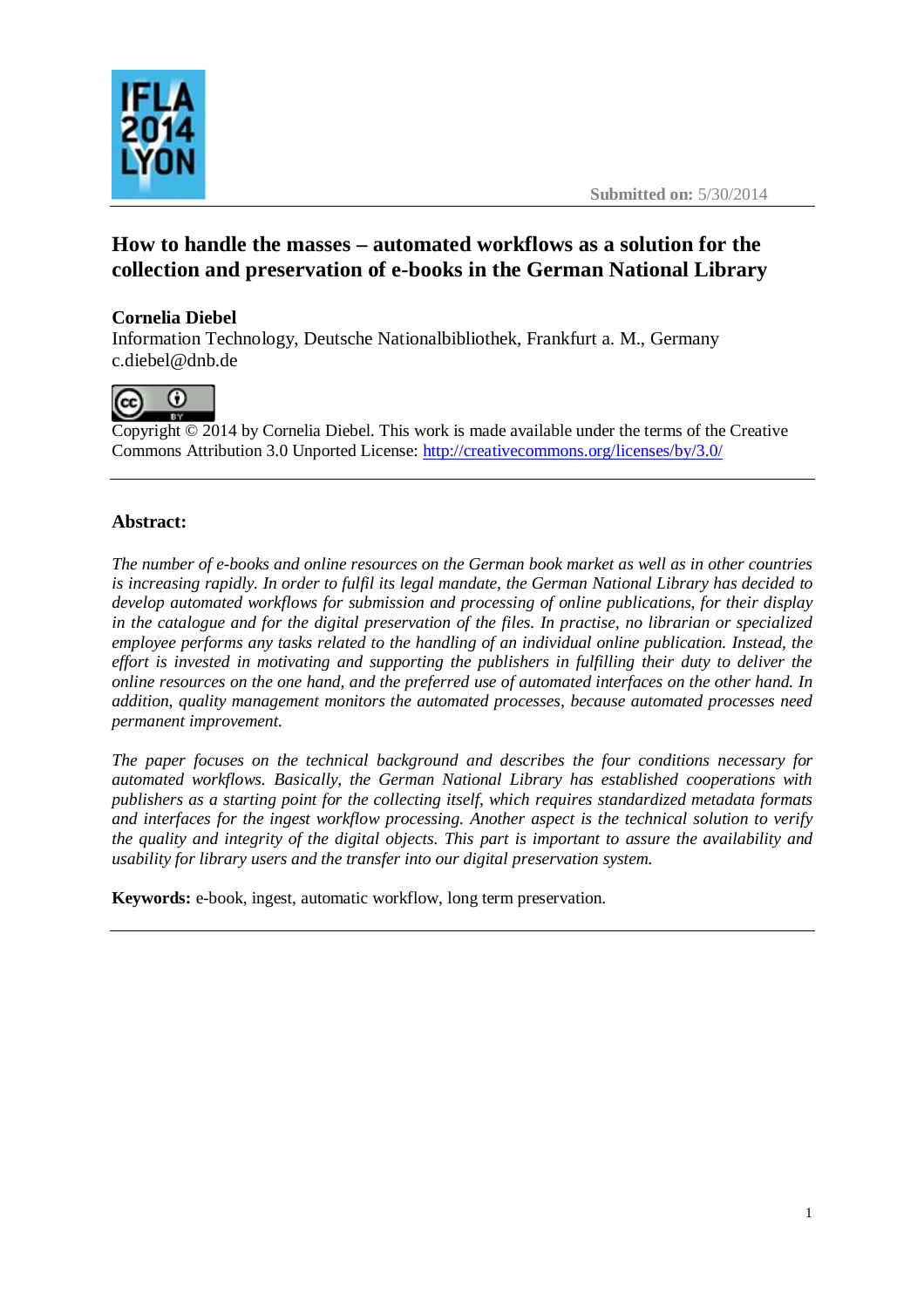### **1. Introduction**

The mandate of the German National Library (Deutsche Nationalbibliothek, DNB) is to collect, catalogue, index and archive all German and German-language media works published since 1913, to preserve them permanently and to make them accessible to the general public. Since the revised Law regarding the German National Library  $(DNBG)^1$  came into effect on 22 June 2006, this task has been expanded to the collection of online publications.

However, the year 2006 is not considered the starting point for the collection of online publications, even before 2006, the DNB has gained experience in this respect. On a voluntary basis, electronic university dissertations and publications of some academic publishers were collected since the late 1990s. After the adoption of the new law and the related expansion of the legal collection mandate it was clear that former procedures and processing routes were no longer sufficient to cope with real mass business and that there was a pressing need to find alternatives.

The number of e-books and other online resources has grown enormously - internationally as well as in Germany<sup>2</sup>. In order to cope with the increased amount of electronic media, especially in view of the fact that the number of print publications does not decrease, the DNB decided to develop automatic procedures for the transmission, the processing, the transfer into the long-term archive and finally the provision of digital resources. This in practice means that in the processing chain for online resources usually no intellectual or manual activities are necessary and involved. So the effort can be invested in new and further development of existing processes and of course in the motivation of the depositors to deliver electronic legal deposit to the DNB.

At the end of April 2014, the German National Library's collection of born-digital online resources has significantly exceeded the one million mark and currently consists of the following objects:

| total stock           |                          |           |
|-----------------------|--------------------------|-----------|
| $($ on 30.04.2014 $)$ |                          | 1.205.466 |
| thereof               | monographs               | 717.257   |
|                       | audio books              | 950       |
|                       | current periodicals      | 2.652     |
|                       | periodical parts         | 483.920   |
|                       | websites (title)         | 957       |
|                       | websites (time sections) | 3.267     |

Figure 1: Total stock of online resources

### **2. Organizational Aspects**

The number of depositors in Germany who are legally obliged to deliver online publications to the DNB is large. The obligation applies to all commercial and non-commercial publishers,

 $\overline{a}$ <sup>1</sup> Gesetz über die Deutsche Nationalbibliothek

<sup>2</sup> Börsenverein des Deutschen Buchhandels (2013)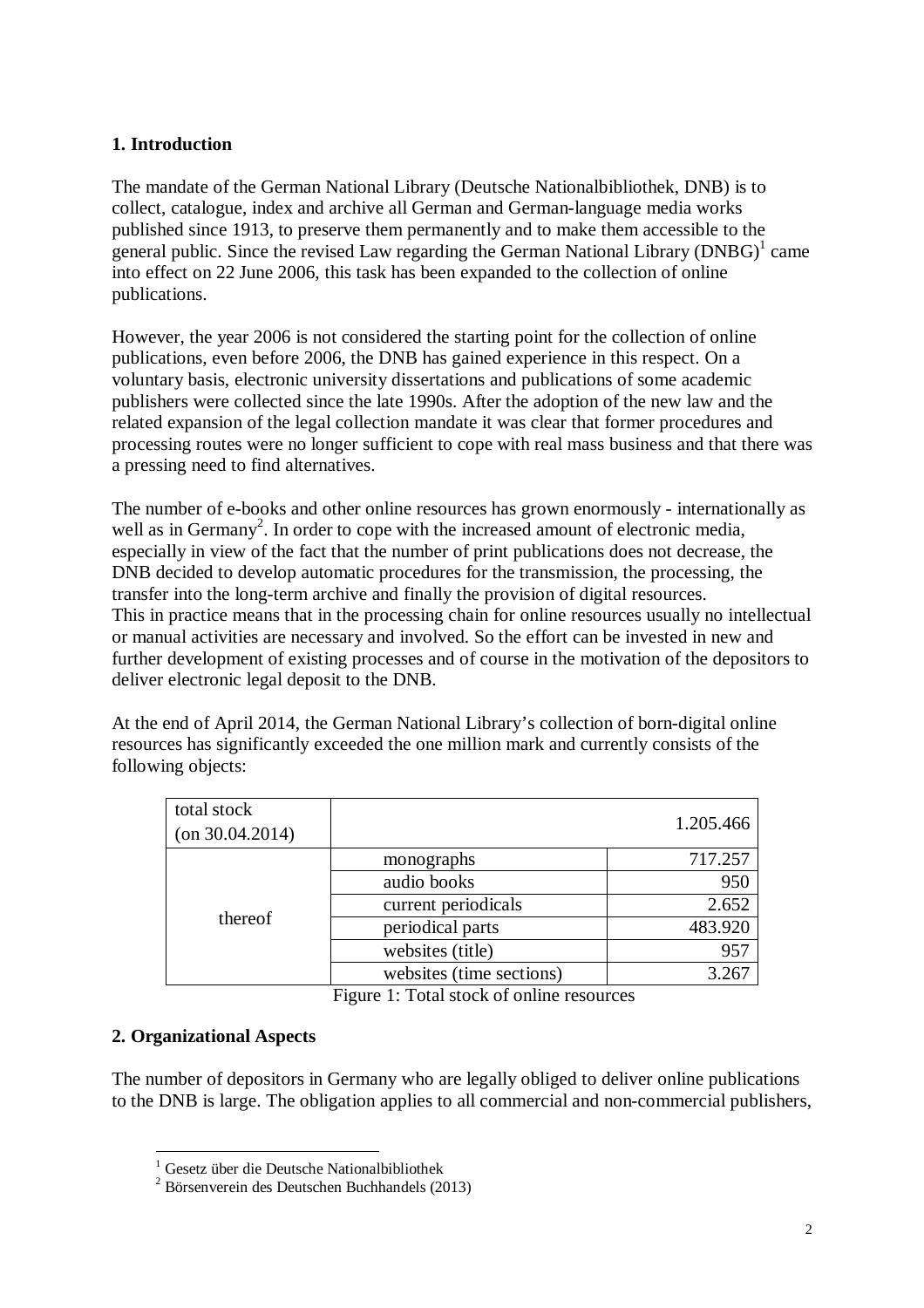to cooperate bodies and entities established in Germany, e.g. universities, public and private institutions and organizations, as well as to self-publishing authors.

Due to the high number of depositors, practice has proven to cooperate with aggregators and service providers as much as possible. Whereas in the academic field most of the university libraries are faced with the task to deliver all electronic university publications, some public institutions are responsible for the legal deposit of other authorities. For example, as a consequence of Germany's federal structure, the German Federal Statistics Office (Statistisches Bundesamt) plays the role of an aggregator in representation of the Statistical Regional Authorities (Statistische Landesämter).

In the German commercial publishing business there are a lot of publishing service providers, who inter alia handle the delivery of e-books to e-book selling platforms. Some of these service providers have been successfully convinced to integrate the legal deposit obligation to the German National Library in their service portfolio. In this context it is helpful to use delivery procedures similar to common extradition practices.

Of course, there are publishers who handle the delivery process to the DNB on a stand-alonebasis, independently of service providers. But cooperation with aggregators and service providers facilitates the task for the DNB enormously because communication can be focused and concentrated. In both ways, direct contact between publisher and the DNB in advance is absolutely necessary.

If the option "delivery via service provider" is taken, publishers as well as self-publishing authors have to pass through an initial testing phase at the DNB. This means that small test sets are checked intellectually for content and technical suitability. Depending on the outcome, responsible contact persons report back errors and/or possible improvements to the publisher or service provider. After the "go-live process", quality checks are made only as random samples.

To cope with the large number of technical and organizational challenges, the DNB has decided to expand the collection of online resources gradually in a step by step approach. One important step is the collection of e-books. Other building blocks like the systematic collection of online university dissertations continued of course but have been adapted to the newly developed procedures. Further dedicated steps will be the collection of object types like e-journals, e-papers, download audio books and websites.

This paper deals with the solutions which the DNB has developed for the collection of ebooks. Other object types are collected via automatic methods as well, but require different solutions in detail.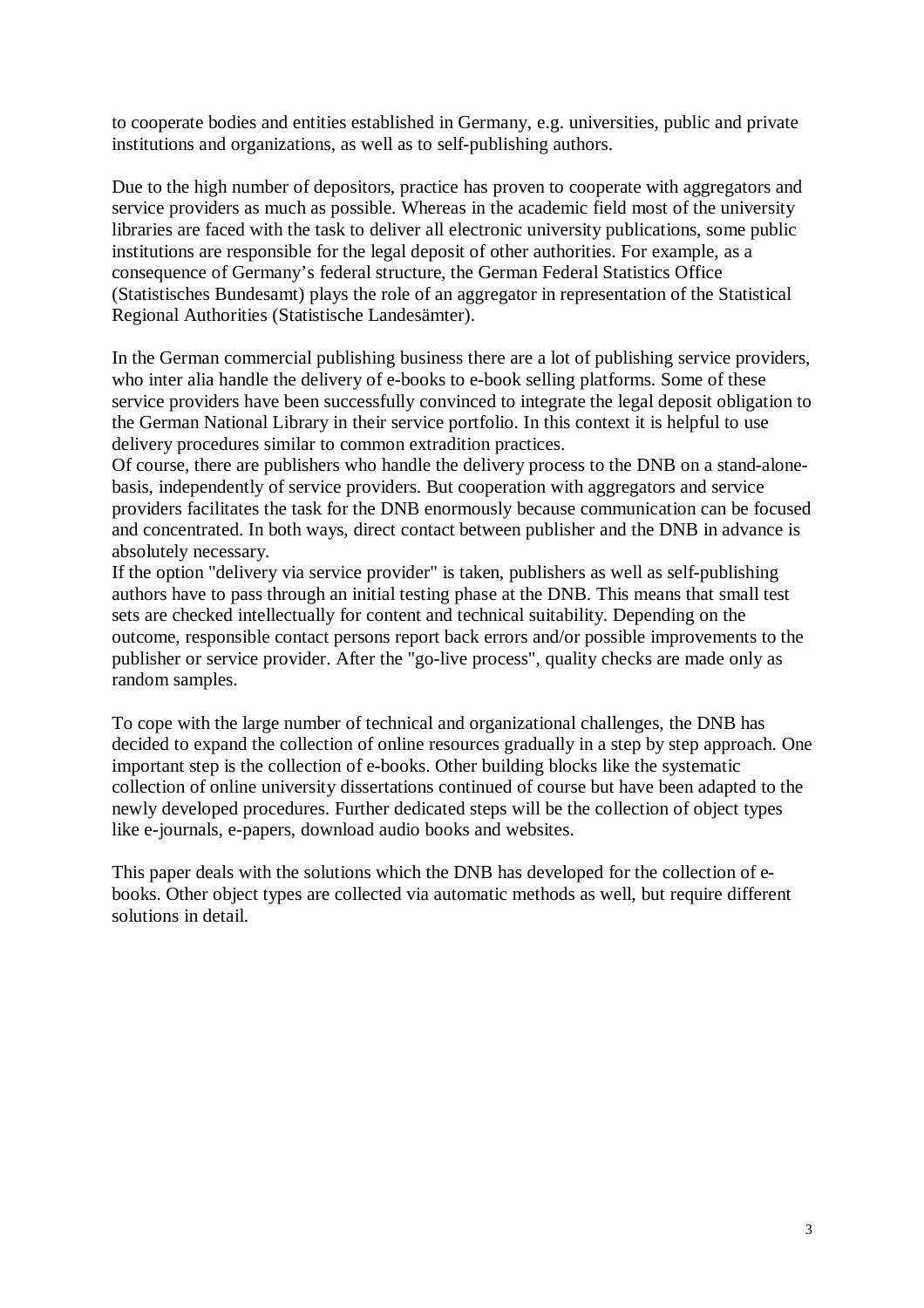# **3. The Technical Workflow**

The technical workflow consists of several steps which are shown in the following:



Figure 2: Detailed overview of the technical workflow

The DNB provides a form based ingest option and, relevant in terms of quantities, machinebased interfaces as well. Each depositor who delivers via these mass deposit interfaces corresponds to an individual ingest process definition built by the tools mentioned above. They are specifically configured and can be synchronised between daily, weekly, monthly and other frequencies for processing depending on the delivery quantity. Deliveries via web forms are controlled by the delivery itself. At the runtime of a task, the processing of metadata and object is running in parallel.

At present there are over 650 individual ingest tasks implemented which are distributed on different days and different times with the help of self-developed scheduling tools.

Metadata are extracted, checked for validity, converted into the internal metadata format of the DNB and transferred into the DNB's catalogue system. The object is subjected to a detailed inspection (see section 4) and transferred into the deployment archive. Further routines of the ingest process are for example, checking for duplicates and assigning a persistent identifier. If all actions are successful, the object is available to the users immediately. Regardless to this, the transfer of the object into the long-term archive system is controlled by an independent scheduling module.

If errors occur during the delivery processes they will be tracked, managed and processed by a connected ticket system, which serves in this case as a workflow engine. The different errors are categorized and they are finally handled by a special group of library staff, who take care of the completeness and validity of the collection.

# **3.1. Requirements for an automated process**

To establish an automated workflow, four conditions have to be fulfilled (for the time being):

- 1. metadata and the electronic object are collected together
- 2. to agree on the metadata format
- 3. to agree on the accepted file formats
- 4. to agree on the interfaces for data exchange

# Metadata and electronic objects are collected together

At the moment, the first condition is a crucial one for simply technical reasons. Moreover, it minimises the risk of getting metadata of lower quality that causes problems to save the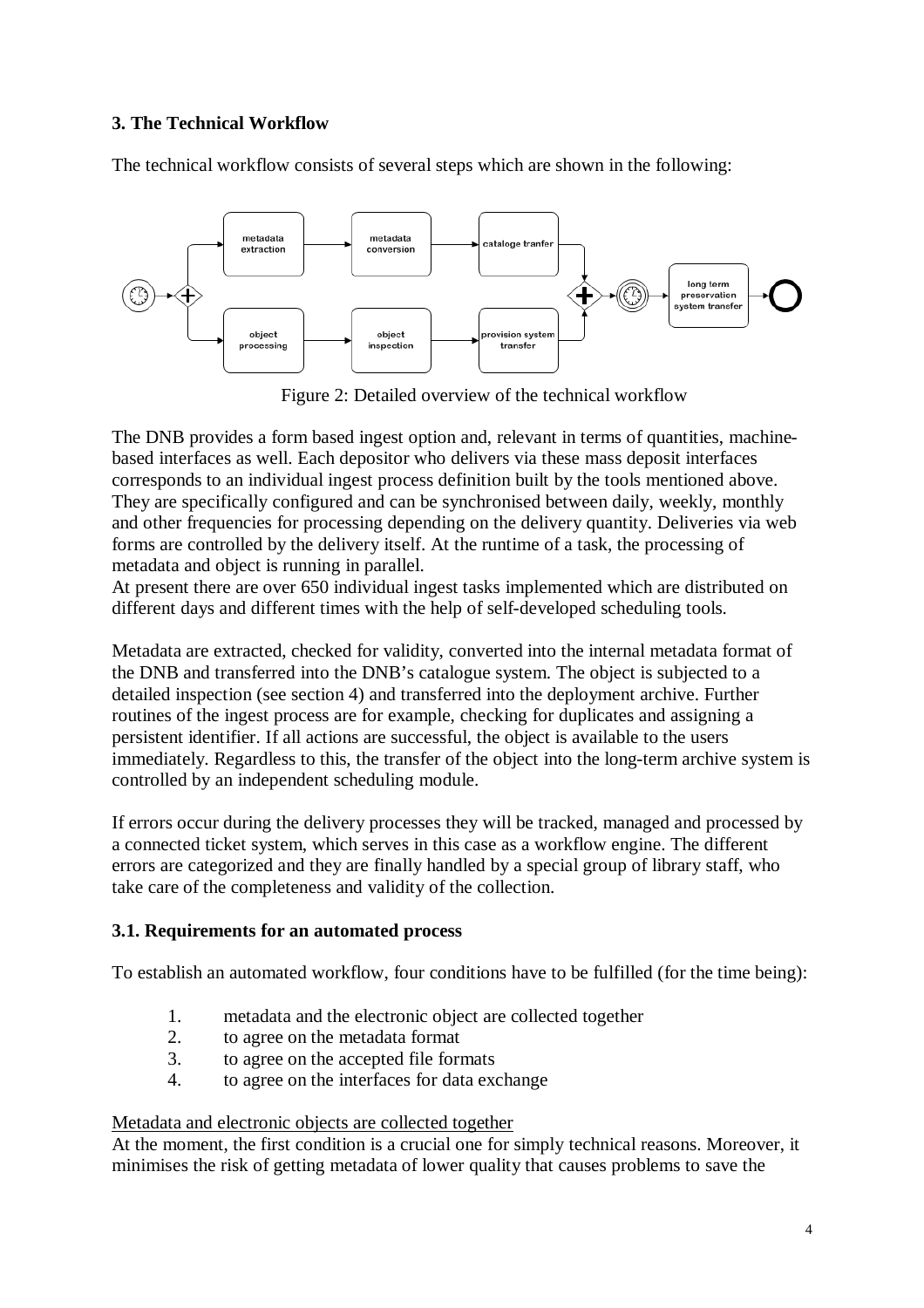relation between object and metadata. The consequence is that the DNB does not collect online resources from those who cannot fulfill this requirement. It has been shown that almost all of the depositors (not only the commercial) are able and willing to deliver objects and metadata together.

The understanding that the salability and retrievability of the products depends on the quality of the metadata has experienced large spread in the book industry in recent years.

However, this condition should be modified in the future and DNB should extend its capacities: The goal should be the possibility to collect online resources without metadata and then create metadata from the objects themselves.

#### Metadata formats

As long as metadata and electronic objects are collected together it is necessary to agree on the metadata format which is delivered to the DNB. Currently, the DNB has several options for metadata delivery.

In the case of using a mass delivery interface, the metadata for the automatic workflow have to be submitted according to a defined and agreed standard. Presently, the accepted metadata formats for monographic online publications are ONIX 2.1 for Books<sup>3</sup>, MARCXML<sup>4</sup> and XMetaDissPlus<sup>5</sup>; further formats will be added eventually. To simplify the deposit process, the minimal requirements for the metadata elements have been defined in a set of core metadata elements<sup>6</sup>. The DNB chose metadata standards which are widely used in the library community as well as in the book sellers' community.

ONIX is an international XML-based standard for book metadata, providing a consistent way for publishers, retailers and their supply chain partners to communicate extensive information about their products. It is widely used throughout the book and e-book supply chain in North America, Europe and in the publisher's community in Germany, so ONIX metadata are available for most of the classic e-book titles.

MARCXML is the well-known international bibliographic metadata format derived from MARC 21 which is also used as a metadata standard by some international publishers.

XMetaDissPlus is a special German development, with a background in the German university library and IT center community that agreed to develop an easy method for accessing research publications. Therefore a special metadata format has been developed since 1998 which is now widely used by the scientific community. The format faced different stages of development and at the moment it is not only suitable for online dissertations or electronic theses but also for all kinds of different materials like e-books or e-journal articles.

On the whole, metadata are integrated into the catalogue as they are. When the metadata are uploaded, no links to authority files are made and only a few mandatory fields are monitored. However, the contents of the fields are not checked and cannot be manually processed because of the vast number of records.

Additionally to the automatic processes in the collection of e-books, the DNB has invested in the automatic cataloguing in recent years. Since no efforts are put into the intellectual

 $\overline{a}$  $3$  Editeur

<sup>&</sup>lt;sup>4</sup> Library of Congress

 $<sup>5</sup>$  Deutsche National bibliothek (2012b)</sup>

 $6$  Deutsche National bibliothek (2012a)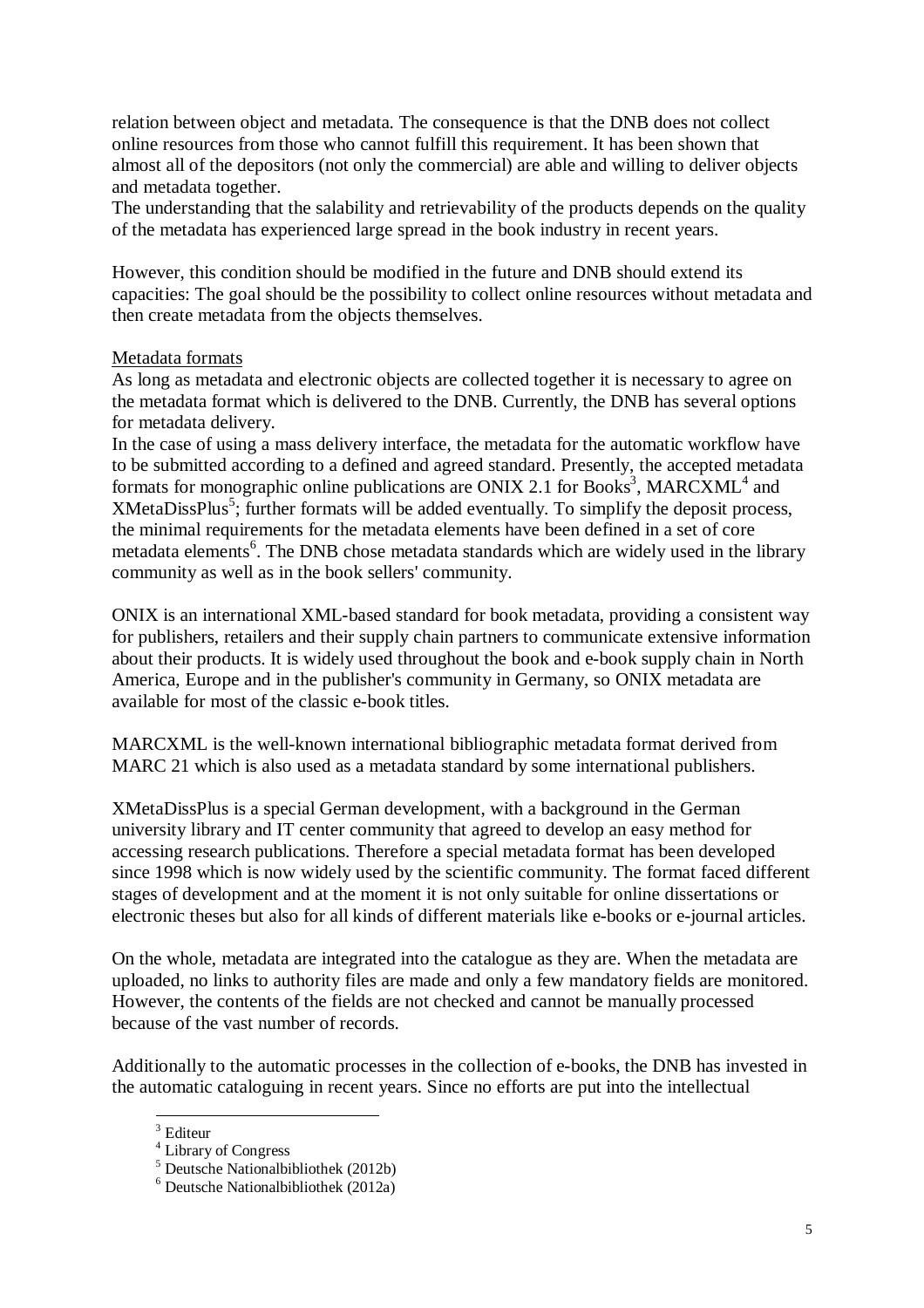cataloguing, various processes to improve the metadata supplied have been established. Based on the textual analysis of the objects, automatic DDC-based subject categories<sup>7</sup> and GND-tags<sup>8</sup> are assigned and transferred into the catalogue entry, on the one hand. On the other, automatic links to personal names are made in the GND authority file and online resources are linked with related print issues. Those enrichment processes improve the usability of the objects: the access points are thus increased and syndicated editions are merged.

#### File formats

There is a wide variety of file formats available among online resources, but the DNB cannot collect objects in all possible file formats at the moment. The DNB prefers objects that follow open standards and needs to know what formats are used. In this way, digital long-term preservation as well as accessibility of the objects in the reading rooms of the German National Library can be ensured which covers two of the main goals of the DNB. Online publications are collected in the file format in which they were issued. There exists no workflow which is used to convert objects initially into one unified presentation or preservation file format. It is important to note that a transferable online publication must form an independent logical unit that can be separated from its environment. Currently, in addition to PDF objects (PDF/A and all other types of PDF), the now strongly used e-book format EPUB as well as different image and audio formats can be automatically processed, provided in the reading rooms and archived. More formats will follow, for example the Amazon e-book format.

All resources must be supplied without file protection in order to guarantee long-term usability of the documents with a minimum of effort. With that aim, the handling of material that is protected by encoding mechanisms is automatically tested in terms of long-term preservation and accessibility (see section 4).

#### Interfaces

 $\overline{a}$ 

The use of different interfaces is the main technical challenge to be overcome. If producers and the DNB do not use the same interfaces, it is not possible to establish an automatic workflow; if the DNB does not establish a workflow it is not able to collect the respective online resources.

Currently, the DNB offers three different types of interfaces. Before using one of the submission methods it is necessary to register with the DNB and to receive authorization.

In terms of using accepted interfaces for deposit delivery, the DNB offers now different options to those who do not want to establish a technical infrastructure themselves even if this implies investing more effects in intellectual work, and to those who prefer delivering via so called mass interfaces.

 $<sup>7</sup>$  Deutsche National bibliothek (2014a)</sup>

<sup>8</sup> Deutsche Nationalbibliothek (2014b)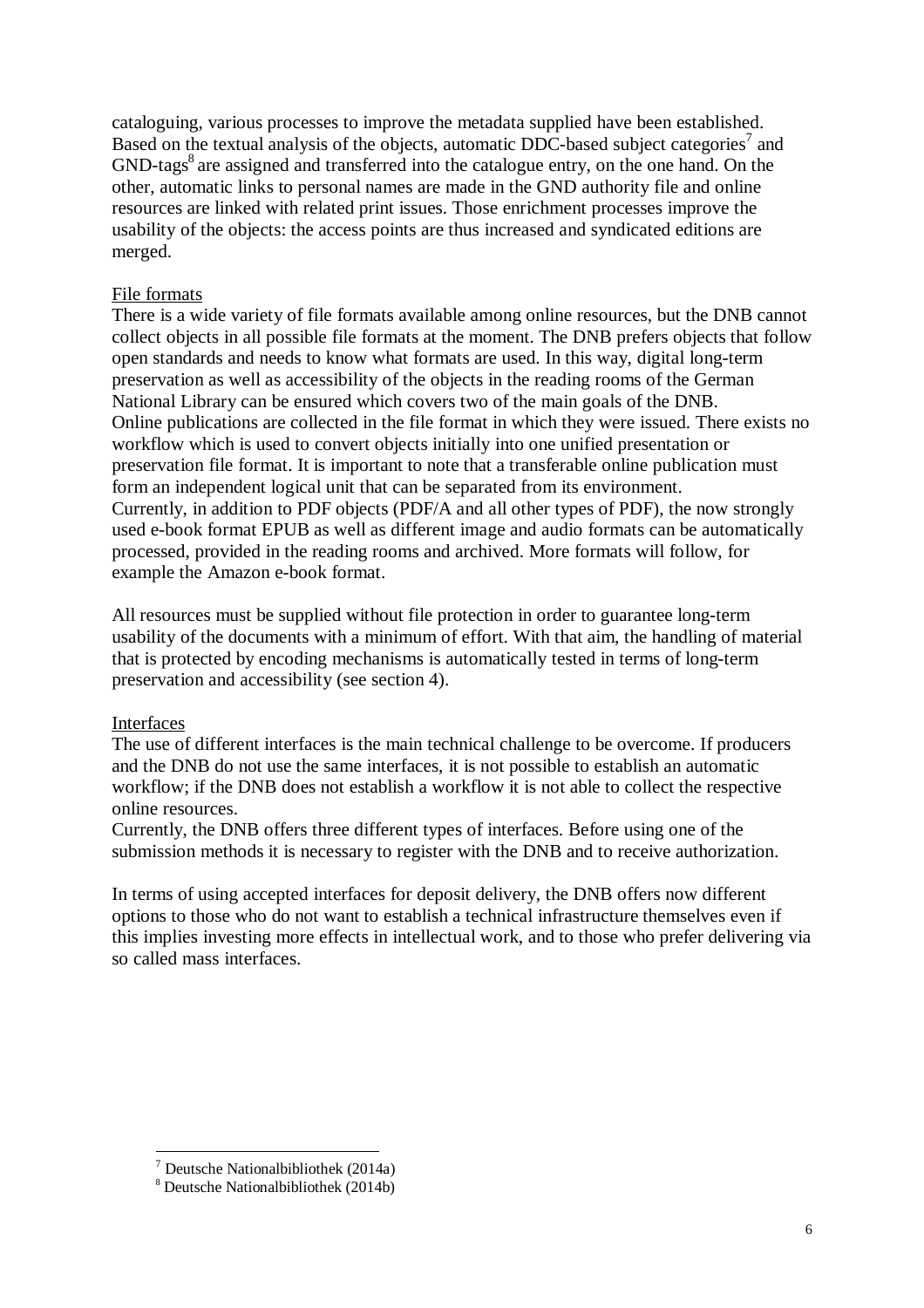

Figure 3: Overview of interfaces

For the latter option there exist two variants, however, it is necessary to fulfill the conditions for delivery as described herein. Once fulfilled, the processes usually run without further technical support in the background, except error handling.

Web forms

Among the submission methods, web forms were the first option used for submission of different types of online publications. The DNB started with e-books, went on with online dissertations and now accept the submission of online sheet music and e-journals via web forms as well.

The web form contains very few common mandatory fields, for example title, publication date, address of publication. Depending on the type of publication, further fields can be added (e.g. information about the dissertation in the case of online dissertations or specific identifiers like ISMN in the case for music).

The web form variant is ideal for submitting smaller quantities of publications, because the creation and submission of the metadata takes place manually.

Web forms are used by a large number of small depositors. The advantage is that it is not necessary to establish technical solutions within the DNB. However, the number of publications delivered via this interface is only around 5%. This figure shows the importance of those interfaces that were designed for mass delivery.

| <b>DEUTSCHE</b><br>NATIONAL<br><b>THEK</b>   | English Kontakt A-Z Förderer Datenschutz Impressum Hilfe Mein Konto                                 | <b>LEIPZIG</b><br><b>FRANKFURT AM MAIN</b>                                               |
|----------------------------------------------|-----------------------------------------------------------------------------------------------------|------------------------------------------------------------------------------------------|
| → Katalog                                    | MONOGRAFIE / HOCHSCHULPRÜFUNGSARBEIT /                                                              |                                                                                          |
| > Datenshop                                  | <b>NOTEN</b>                                                                                        |                                                                                          |
| → Mein Konto                                 | fügt zusätzliche Gruppe hinzu                                                                       |                                                                                          |
| Ablieferung von<br>Netzpublikationen         | (*) markiert Pflichtfelder                                                                          | $\rightarrow$ 1: Ablieferung für                                                         |
| >> Startseite                                | <b>Angaben zur Netzpublikation</b>                                                                  | $\rightarrow$ 2: Ablieferung der<br>Netzpublikation                                      |
| $\rightarrow$ Webformular zur<br>Ablieferung |                                                                                                     | 3: Angaben zur<br>Netzpublikation                                                        |
| -> Hilfe                                     | Allgemeine Angaben                                                                                  |                                                                                          |
| > Informationsvermittlung                    | (*) Art des abgelieferten Dokuments:<br>Monografie C Hochschulprüfungsarbeit C Noten                | → 4: Angaben über Personen,<br>Organisationen und Inhalt<br>+> 5: Angaben zur Startdatei |
| Guten Tag, Frau User!<br>Logout <sup>+</sup> | $(*)$ Titel:                                                                                        | → 6: Daten bestätigen                                                                    |
| > Über die Deutsche<br>Nationalbibliothek    | Ausgabebezeichnung:                                                                                 | Abbruch                                                                                  |
|                                              | (*) Erscheinungsjahr online (JJJJ):                                                                 |                                                                                          |
|                                              | (*) Adresse der Netzpublikation (URL):                                                              |                                                                                          |
|                                              | Sprachen (* für Hochschulprüfungsarbeiten):<br>deutsch<br>$\hat{=}$<br>englisch<br>٠<br>französisch |                                                                                          |

Figure 4: screenshot of the DNB web form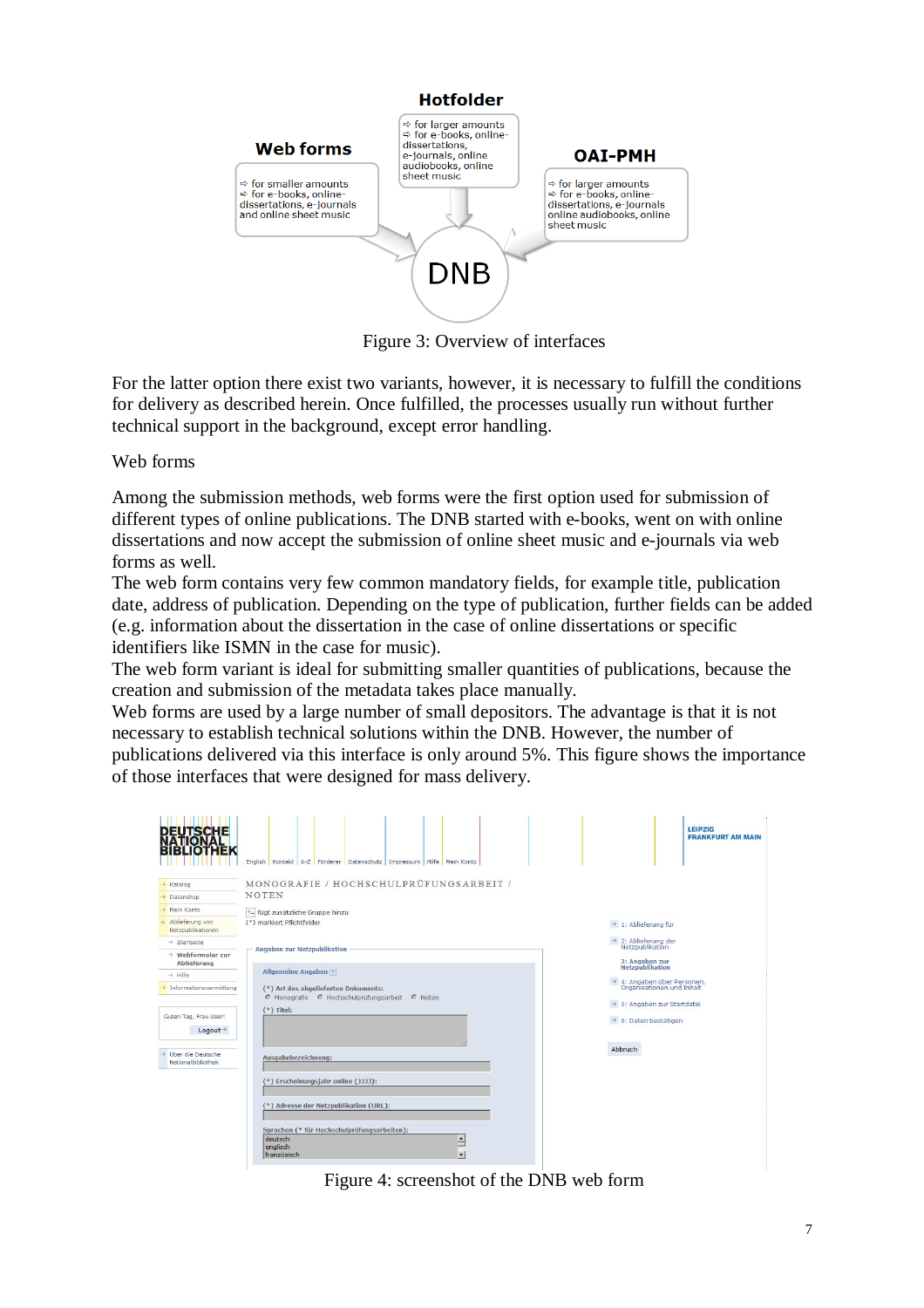Open Archive Initiative - Protocol for Metadata Harvesting (OAI-PMH)

As a next step, an interface through which the publications are made available by the depositor and picked up by the DNB was set up. The Protocol for Metadata Harvesting developed by the Open Archive Initiative (OAI-PMH)9 is used for this service. Using this option for submission, a client or a harvester requests data by sending HTTP GETrequests to a server or a repository. Metadata are picked up from the server of the depositor by the DNB in a fully automated process which requires no manual intervention on either side. In the next step, a so called transfer URL which is included in the metadata is used to retrieve the publication automatically. The metadata are transferred into the DNB catalogue without the transfer URL and the object files are transferred into the repository. This process is suitable for larger amounts of files and runs automatically by an action, which is controlled in the DNB. This interface is mainly used by scientific institutions from the university sector and there, especially in combination with the metadata format XMetaDissPlus.



Figure 5: OAI Harvesting Procedure

### Hotfolder

Since April 2011, an additional interface is in operation, which the DNB calls "Hotfolder". Like the OAI harvesting, the submission procedure via Hotfolder is also suitable for transferring larger amounts of data that are sent by the depositor to a monitored folder at a DNB server. Each step of the process that takes place is monitored by another process. After depositors have registered for an account and have been assigned a storage location, the online resources that are held in a structured zip-container along with the metadata, will be transferred to the storage location. Transmission methods for the container are Secure File Transfer Protocol (sFTP) or WebDAV. The metadata are integrated in the catalogue and the files are archived in the repository via an automated procedure. The Hotfolder requires the depositor to actively provide the publications and the data. Nevertheless, the interface was requested by publishers because of their familiarity with its data transfer options (such as FTP).

Even the delivery to e-book selling platforms described above, often follows this automatic submission procedure. Currently, the Hotfolder is the most widely used interface. At the moment most of the depositors choose this variant and most of the deliveries via Hotfolder are based on ONIX 2.1.

 $\overline{a}$ <sup>9</sup> Open Archives Initiative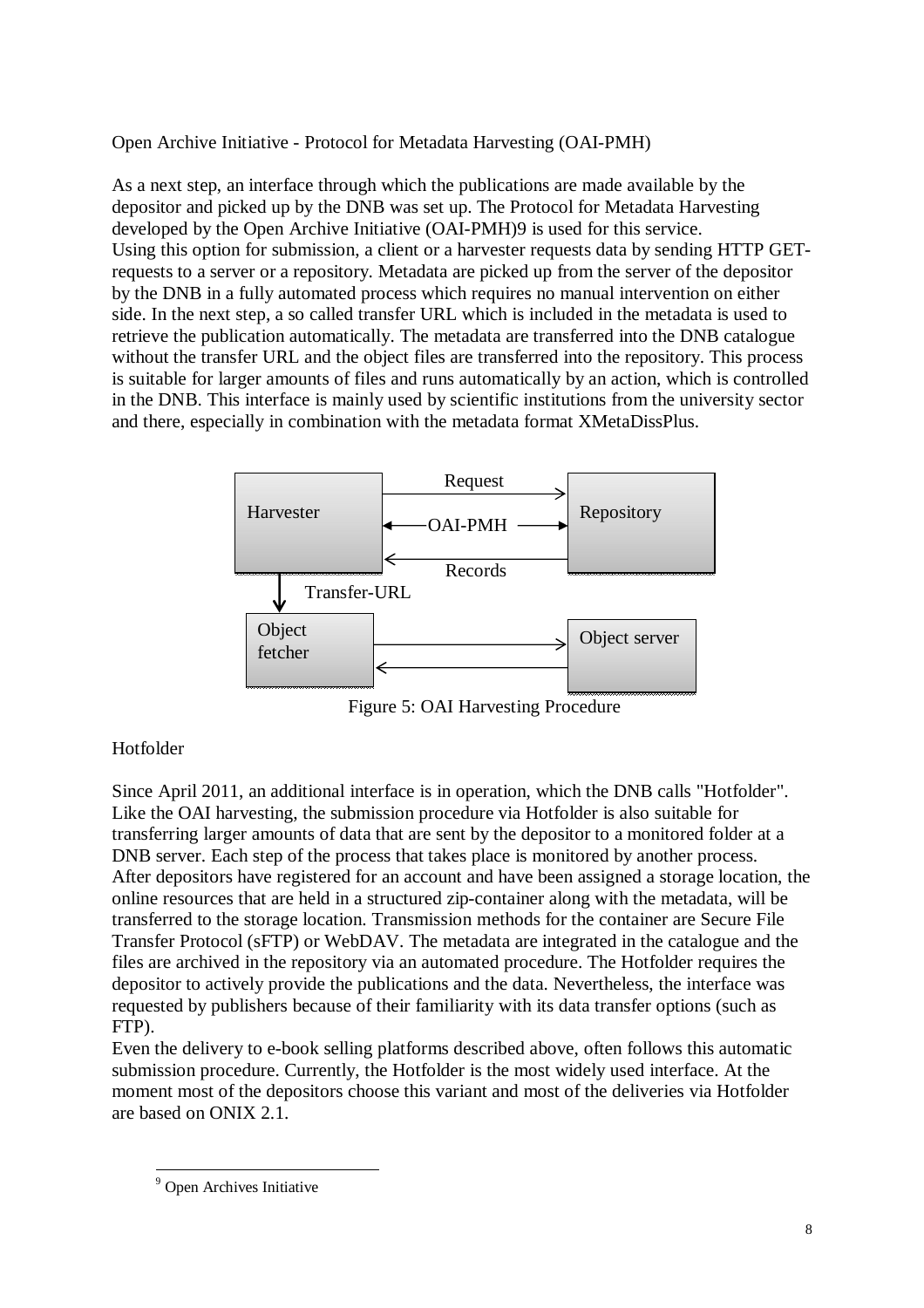

Figure 6: Structured zip container with metadata and objects

### **4. Object Inspection**

For all digital objects which are delivered through the mass deposit interfaces OAI-PMH or Hotfolder, a fully automatic quality inspection during the ingest process takes place within the DNB.

The inspection of the object aims on the one hand on safeguarding the authenticity of all delivered digital objects, on the other hand on analyzing, whether technical restrictions exist which hinder or even prevent the task of long-term preservation, use or provision of digital objects.

In this context, workflows have been developed which recognize technical restrictions as well as define and initiate, if necessary, countermeasures.

Along with tasks like checking for duplicates or allocation of persistent identifiers, which take place in the ingest process but are not described in this paper, the object inspection comprises basically the steps checksum testing, generation of technical metadata and the awarding of ingest levels for each object. At this, ingest levels represent the result of a multistage testing procedure in which the probable long-term preservation and usability of an object is determined on the basis of technical criteria. According to the DNB, the higher the detected ingest level, the higher the probability of the long-term usability.

Fundamental to the preservation of the objects is the proven receipt of the bistream over an indefinite period of time. A method to determine this is the checksum test. DNB is therefore allocating ingest Level 0 to an object after successful application. A successful identification of the accepted file format leads to the assignment of ingest Level 1. To award the next higher ingest level (ingest level 2), limiting mechanisms, which restrict or even prevent the use and functionality of the object, may not be found in the analysis. In the case of PDF documents this would be for example passwords, copy or printing restrictions, which would prevent the award of ingest level 2.

If sufficient additional format-specific technical metadata for long-term preservation measures could be extracted, ingest level 3 is assigned. For this, an example would be the determination of the color space or the exact size of an image.

Digital objects, which additionally could be tested positive in terms of the validity of an accepted file format, for example EPUB oder PDF, achieve currently the highest and therefore "best" level, ingest level 4. The validation of the form is a key requirement for the provision and in terms of long-term preservation as well. Modern presentation systems are quite capable of representing even file formats, which are not completely valid, apparently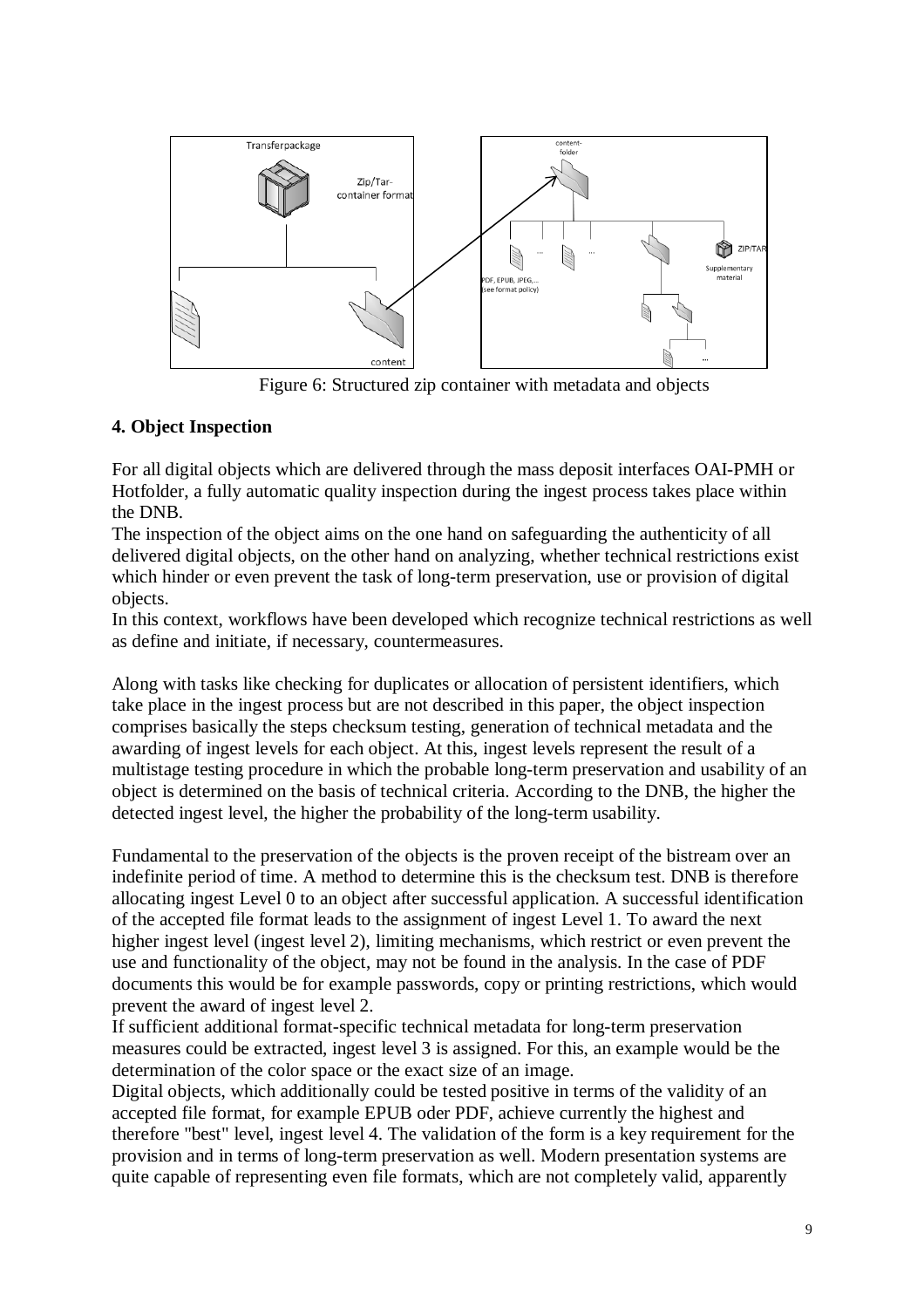error-free. However, this cannot be assumed automatically for the future provision or longterm conservation measures. So to be prepared best, the demand of the validity of the form is mandatory.



# **Ingest-Level EPUBs & PDFs**

Figure 7: Ingest level of all EPUBs and PDFs in 2013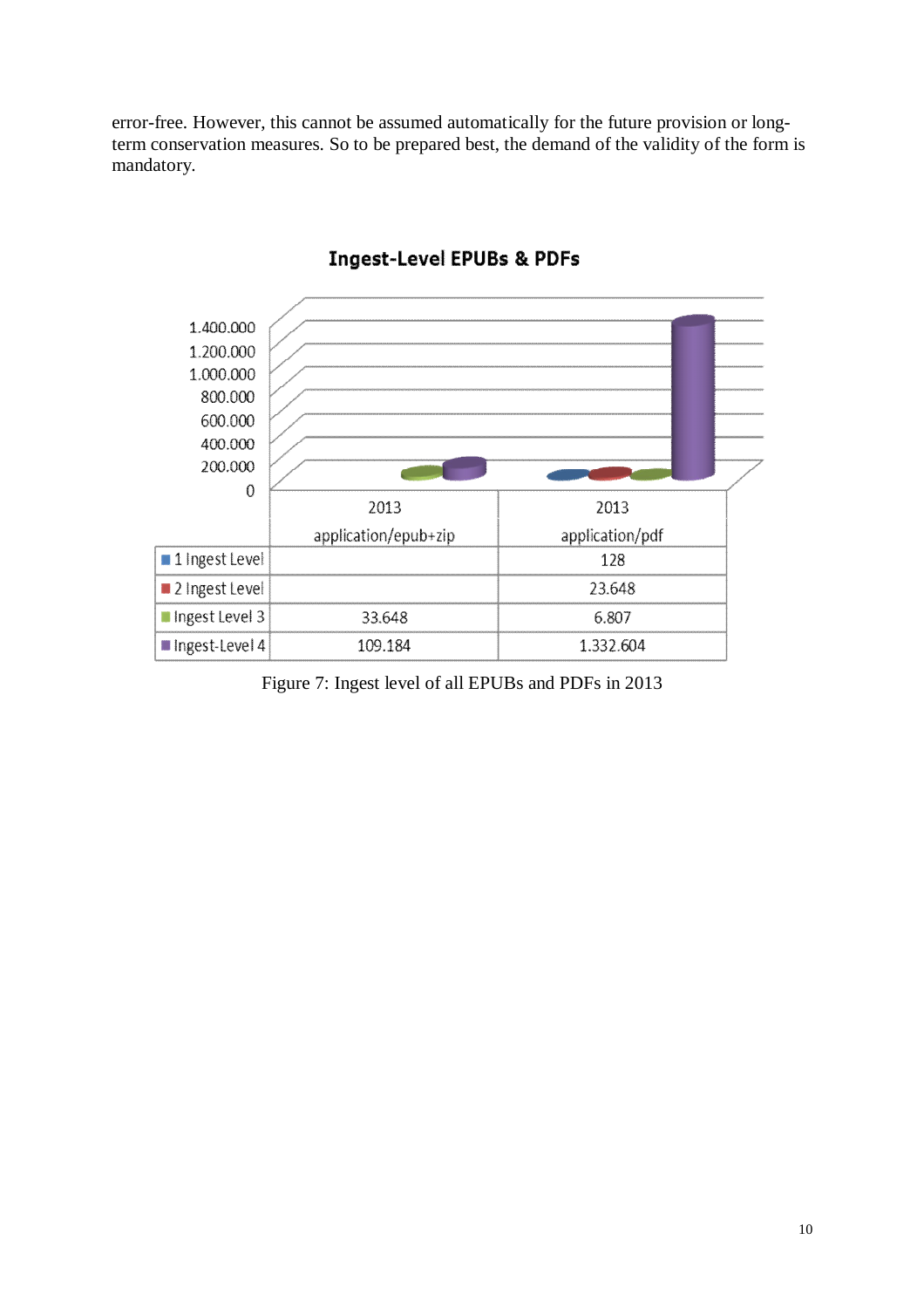It can be seen that only EPUBs with ingest-level 3 or 4 have been ingested in the collection of the DNB; 23.5% of all EPUBs were not completely valid in format. Although for this group there is an increased risk in terms of long-term usability, the DNB decided to ingest those EPUBs. The situation in case of PDF is slightly different, but there it appears that most of the objects reach ingest level 4, but some just reach ingest level 2. Countermeasures, like the technical correction of the files or a controlled initial transformation would be a possible conservation measure. For EPUBs, PDFs or other digital objects, which are not free of restriction (DRM protection), corrective measures are impossible or only with great effort. According to the DNB, in this case, the risk of being not able to secure long-term usability is too high. For this reason, objects which do not reach ingest level 2 (restriction-free) are rejected. If an error in the inspection process occurs, the library staff will contact the depositor and ask for a version that is free of restriction. Normally these errors are isolated cases, because we aim to prevent them right from the beginning before the go live with each depositor.

Therefore, the object inspection, well established in the business processes of the DNB, includes a risk management, which already starts at the ingest process of the objects10.

### **5. Provision**

The use of online resources is one of the central concerns of the DNB. In this context, compliance with the legal framework is a basic requirement. This means to respect the usage restrictions which are made by the publishers. This is limited to the provision of online resources only in the reading rooms of the DNB, if this constraint is not explicitly repealed. Moreover, the possibilities of further processing like object download are suppressed. Open Access objects are freely offered. For use, it is also important that the appropriate viewer and player are available. So for each new file format a solution for deployment must be found. Currently, to give access to the objects, there are different and free available viewers in use. Given the fact that long-term archiving is now well established the use of online resources can be ensured for the future.

All online resources archived by the German National Library, get an URN from the namespace "urn:nbn:de". Compared to URLs, URNs offer a unique and permanent identification of digital objects, independent of their storage location. This is an important factor in maintaining long term preservation. If the storage location of a publication changes, for example if it is moved from one server to another, the access address (URL), which is combined with an URN, can be adjusted. With this, the URN keeps its validity and still refers to the corresponding publication. This makes the citation of an URN a reliable method to ensure a long term reference for digital objects.

Automatic cataloguing processes (see section 3.1) aim to provide additional access points and therefore the findability and usability of the online resources is improved.

### **6. Summary and Outlook**

The German National Library made grand investments to develop the automatic processes and routines. The result is visible through the high amount of online resources which are currently ingested and useable in the library. This encourages the DNB to follow this way.

 $\overline{a}$  $10$  For more information about the ingest-level concept, refer to Schmitt, Hein 2013.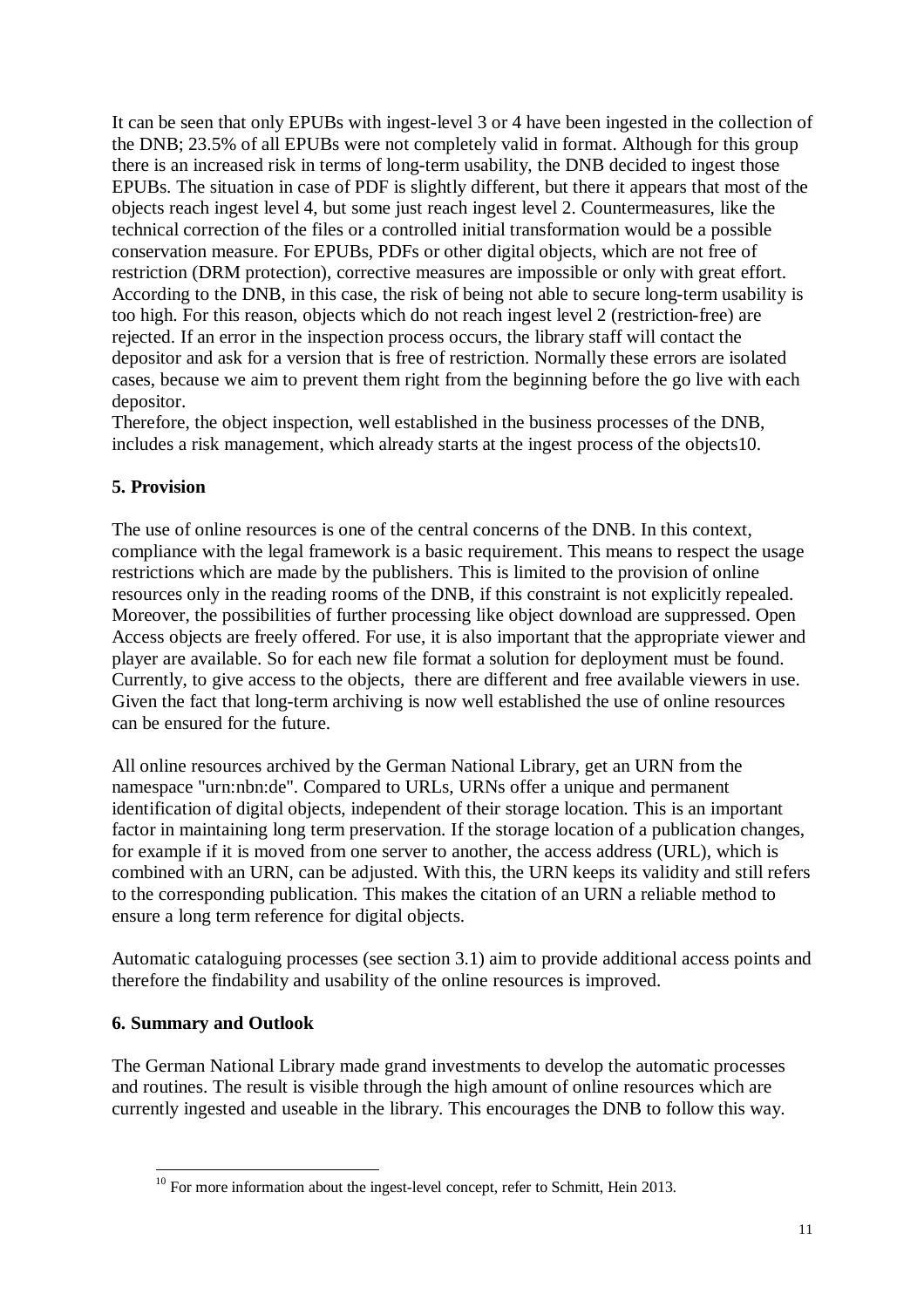This paper focused on e-books, but it must be noted that every object type has its own requirements with regard to ingest workflows and process handling. So the decision to take a step by step approach seems to be a reasonable roadmap to include different online resources one after another and enlarges the collection of online resources in the German National Library.

The DNB has to face new challenges, for example to ingest e-books which are published as apps or apps which are dynamic applications. Therefore the German National Library has to provide new solutions and of course has to improve its existing workflows.

### **References**

Börsenverein des Deutschen Buchhandels: Von der Perspektive zur Relevanz - Das E-Book in Deutschland 2012. Frankfurt 2013. Available at <http://www.boersenverein.de/sixcms/media.php/976/E-Book->Studie\_2013\_PRESSEMAPPE.pdf, cited 15 May 2014.

Deutsche Nationalbibliothek: DDC Deutsch - German Dewey Decimal Classification. Last updated 05 May 2014. Available at <http://www.dnb.de/EN/Wir/Projekte/Abgeschlossen/ddcDeutsch.html,> cited 15 May 2014.

Deutsche Nationalbibliothek: Integrated Authority File (GND). Last updated 03 February 2014. Available at<http://www.dnb.de/EN/gnd,>cited 15 May 2014.

Deutsche Nationalbibliothek: Metadata Core Sets for Automatic Delivery. Last updated 18.12.2012. Available at [http://www.dnb.de/EN/Netzpublikationen/Ablieferung/MetadatenKernset/metadatenkernset\\_](http://www.dnb.de/EN/Netzpublikationen/Ablieferung/MetadatenKernset/metadatenkernset_) node.html, cited 15 May 2014.

Deutsche Nationalbibliothek: XMetaDissPlus - Format des Metadatensatzes derDeutschen Nationalbibliothek für Online-Hochschulschriften inklusive Angaben zum Autor (XMetaPers). Leipzig, Frankfurt 2012. urn:nbn:de:101-2012022107. Available at [http://d](http://d-)nb.info/1020009535/34, cited 15 May 2014.

Editeur: ONIX for Books, Previous Releases. Available at <http://www.editeur.org/15/Previous-Releases/,> cited 15 May 2104.

Gesetz über die Deutsche Nationalbibliothek. Available at [http://www.gesetze-im](http://www.gesetze-im-)internet.de/dnbg/index.html, cited 15 May 2014. [For a non-official translation see: Draft Law regarding the Deutsche Nationalbibliothek (DNBG). Available at [http://www.dnb.de/SharedDocs/Downloads/EN/DNB/wir/dnbg.pdf?\\_\\_blob=publicationFile,](http://www.dnb.de/SharedDocs/Downloads/EN/DNB/wir/dnbg.pdf?__blob=publicationFile,)  cited 15 May 2014].

Library of Congress: MARCXML : MARC21 XML Schema. Available at <http://www.loc.gov/standards/marcxml,>cited 15 May 2014.

Open Archives Initiative: Protocol for Metadata Harvesting : Protocol Version 2.0 of 2002- 06-14, Document Version 2008-12-07T20:42:00Z. Available at <http://www.openarchives.org/OAI/2.0/openarchivesprotocol.htm,>cited 15 May 2014.